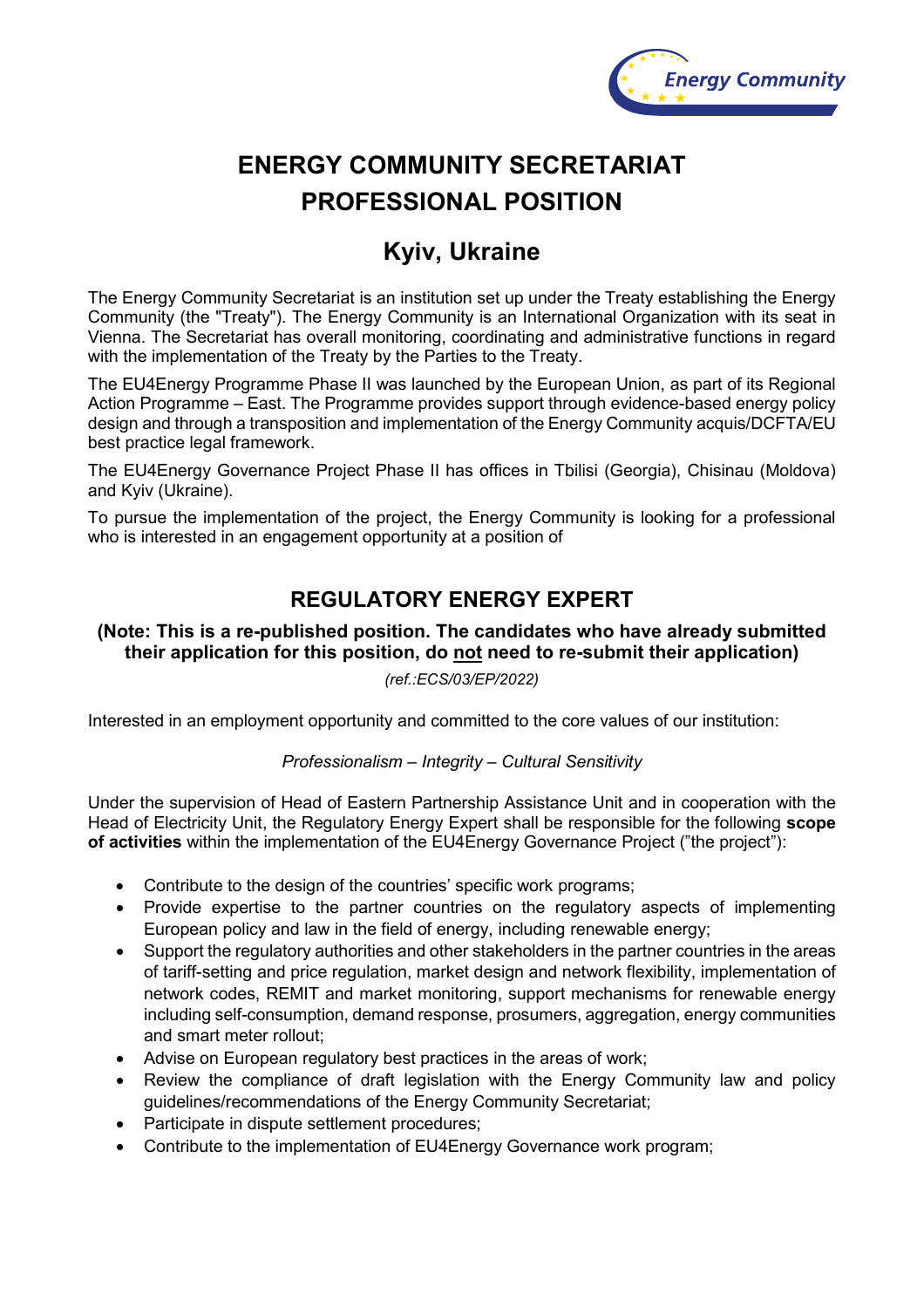

- Promote work of the Secretariat in the relevant field at international conferences;
- Perform other tasks as requested by Heads of Unit or the Director.

The role requires the following **competencies and skills** from the successful candidate:

- University degree in law, economy, engineering, or a closely related field;
- A minimum of 5 years of experience in energy market regulation, including 2 years of experience in a national energy regulatory authority;
- Excellent knowledge of EU energy regulatory framework and policy;
- Excellent practical knowledge of European electricity market regulation;
- Excellent command of English and Ukrainian;
- Proven experience of working in a multi-cultural and multi-disciplinary environment;
- Capable of performing well under pressure;
- Excellent analytical and drafting skills; strong presentation and negotiation skills.

#### **Employment**

The Regulatory Energy Expert will be offered a contract for a period of 18 months, with a probation period of 6 months, which may be renewed. The duty station is Kyiv, Ukraine.

The monthly gross salary will be at a level of **EUR 6.912,54** which is an all-inclusive package of remuneration.

The commencement date of the employment shall be preferably **in September 2022**.

#### **Selection procedure and next steps**

According to Article 69 of the Treaty, the Director selects and appoints the staff of the Secretariat.

The Director will be supported in the selection procedure by a Selection Committee established in accordance with item III.15. of the *Rules for Recruitment, Working Conditions and Geographical equilibrium of the Secretariat's staff of the Energy Community*. The Selection Committee will agree on the shortlist of candidates meeting best the selection criteria as referred to in this vacancy notice. Before being considered for an appointment by the Director, the successful candidate will undergo a medical examination by the Energy Community's medical practitioner $^{\rm 1}.$  $^{\rm 1}.$  $^{\rm 1}.$ 

Shortlisted candidates will be invited for an interview to take place virtually or in-person in August 2022.

#### **Applications and deadline**

For applications to be valid, candidates must submit their application using online recruitment form for the position. CV's and motivation letters must be attached. The form is available here: https://www.energy-community.org/aboutus/jobs/vacancies/form 3 EP 2022.html .

Supporting documents (e.g. certified copies of degrees/diplomas, references, proof of experience, etc.) should not be sent at this point but must be submitted at a later stage of the procedure if requested.

<span id="page-1-0"></span><sup>&</sup>lt;sup>1</sup> In accordance with Article III.7 of the Energy Community Recruitment Rules